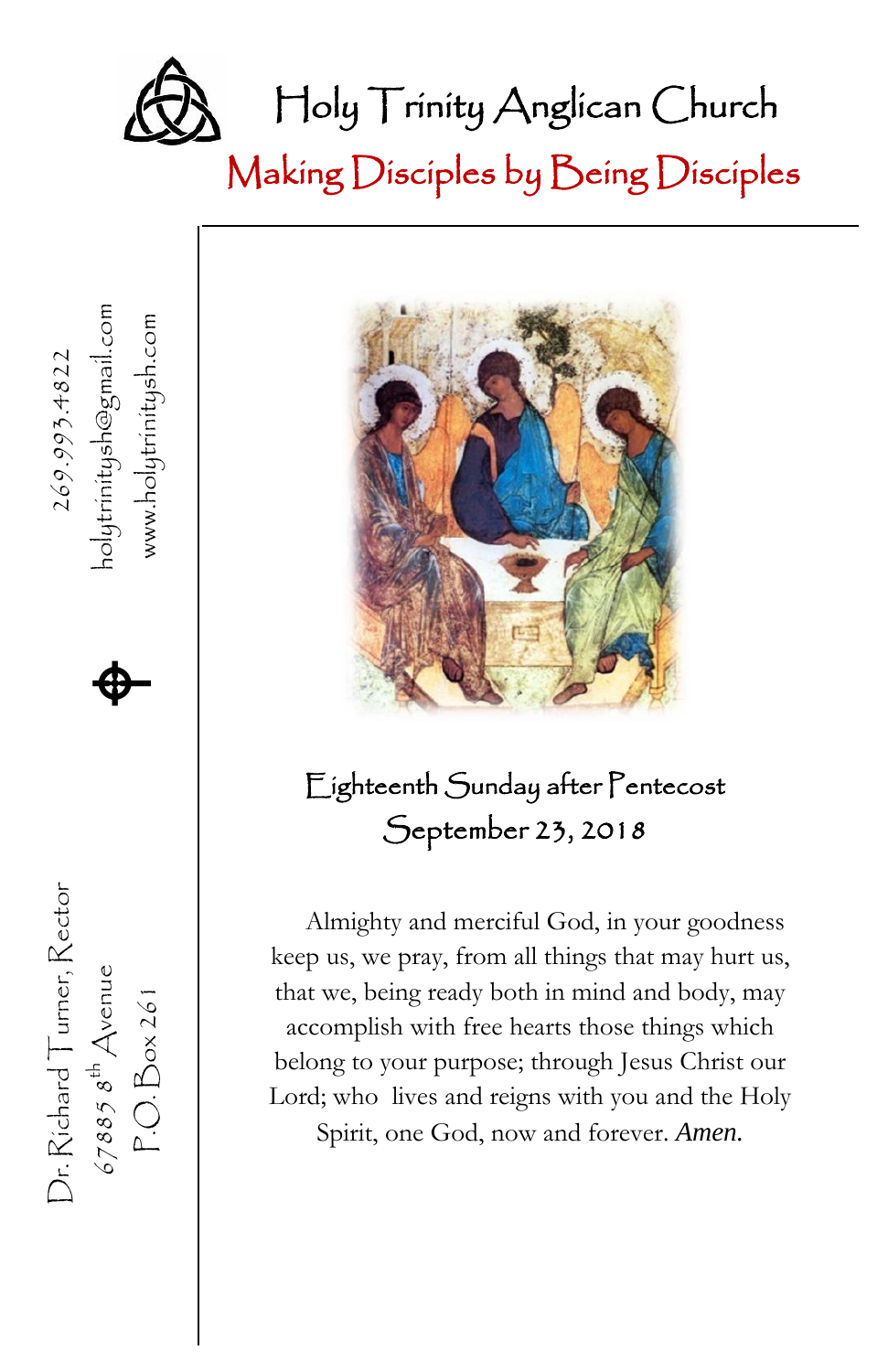## Order of Service

Call to Worship Be Still

 Revelation Song In the Secret Processional Hymn Immortal, Invisible, God Only Wise

Opening Prayers Gloria in Excelsis Children's Blessing

First Lesson Jeremiah 11:18-20

Psalm 54

Second Lesson James 3:13 -\$4:3-8

Sequence Hymn Alleluía

Gospel Mark 9:30-37

Sermon Fr. Rick Turner Nicene Creed Prayers of the People The Peace Announcements Offertory Hymn How Great Thou Art

The Great Thanksgiving  $S<sub>-130</sub>$ The Lord's Prayer The Breaking of the Bread Communion Hymns This Believe

Days of Elijah Prayer of Thanksgiving

Blessing

Recessional Hymn  $\bigcirc$  For a Thousand Tongues to Sing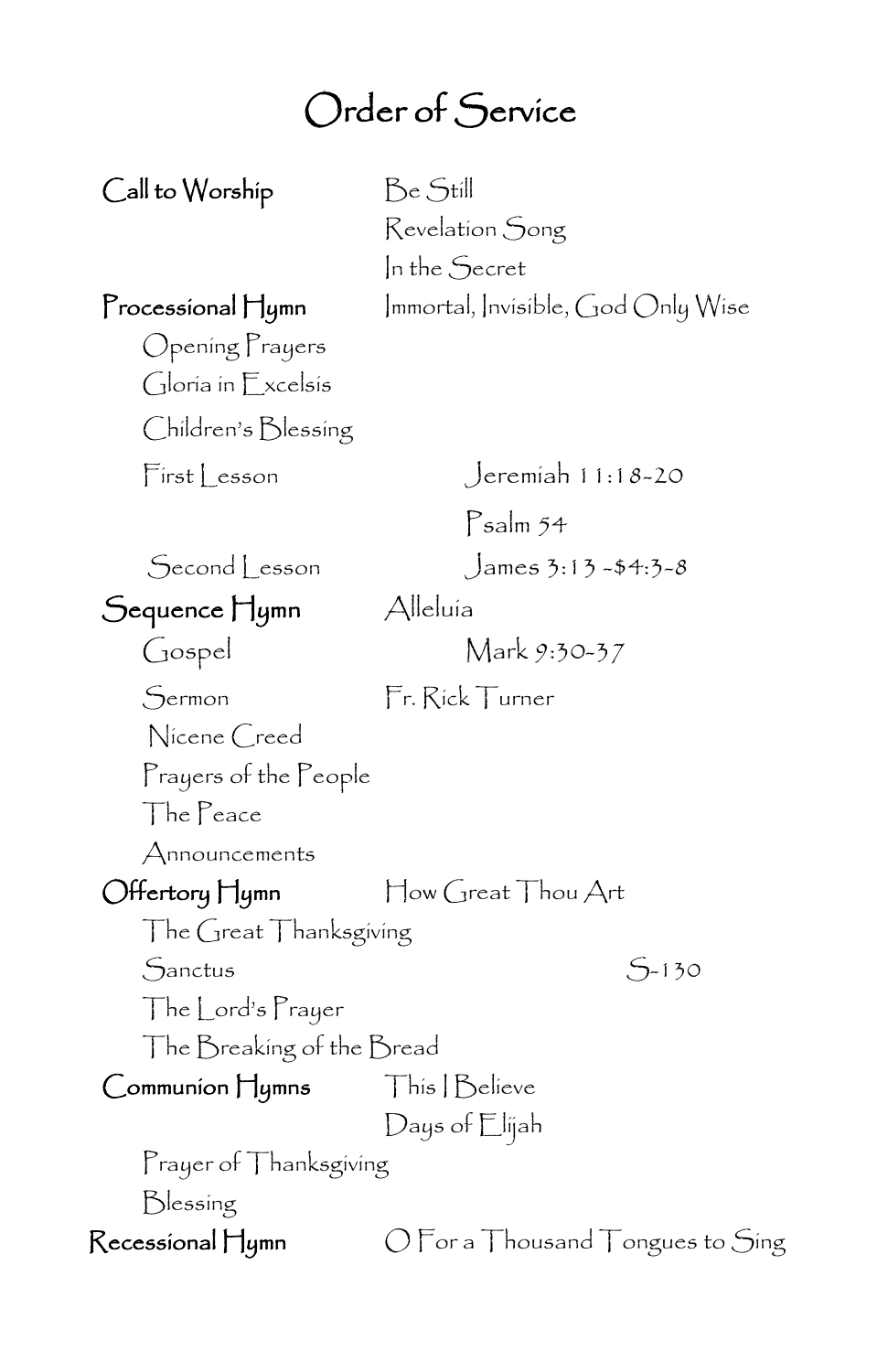

#### Preparation Devotional ~ September 30 $^{\sf th}$

Numbers 11:4-6,10-16,24-29 Psalm 19:7-14 James 5:13-20 Mark 9:38-50

#### The Collect

Merciful Lord, grant to your faithful people pardon and peace; that by your grace we may be cleansed from all our sins and serve you with a quiet mind; through Jesus Christ our Lord; who lives and reigns with you and the Holy Spirit, one God, now and forever. Amen.

All baptized Christians are welcome to come to the Lord's Table. If you have a need or you wish to stand in for someone with a need, please come to the side altar where someone will pray with you.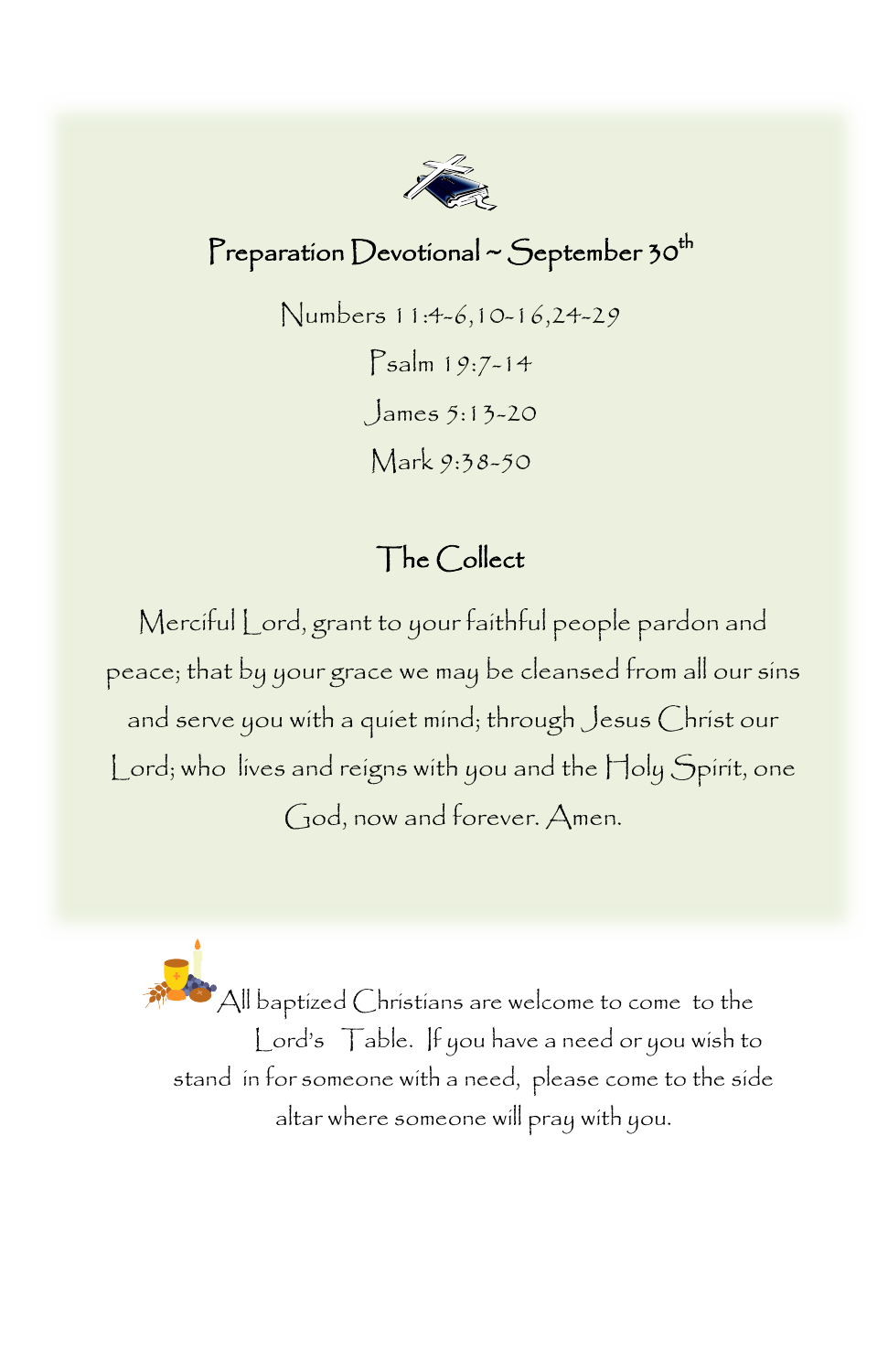# HTAC This Week

# M 9/24

| <i>Group</i> Prayer |  |
|---------------------|--|
|                     |  |

# W 8/26

| Men's Group           |  |
|-----------------------|--|
|                       |  |
| Praise Band Rehearsal |  |
|                       |  |

## On the Horizon…

Vestry Meeting, Monday, October 1, 2018 at 7:00 pm Women's Bible Study, October 2, 2018 at 9:30 am Alpha Group, October 2, 2018 at 7:00 pm

## Family the Week

Alison Simon

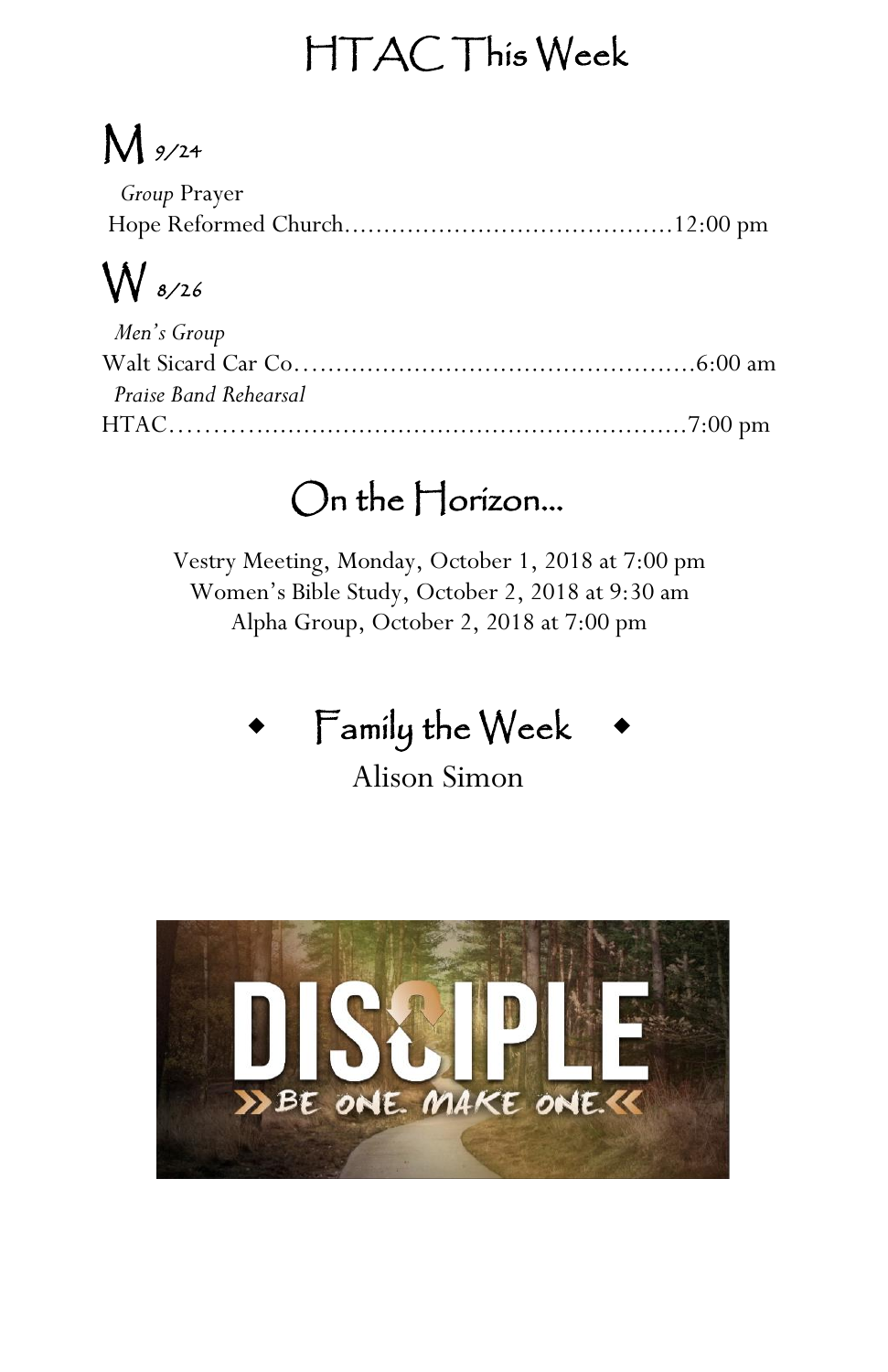#### Servant Ministry

## Today

 Reader: Helga Costello Intercessor: James Diebold Host: Susan & Gary Katt Altar Guild: Dana Turner Greeter: Walt Sicard Chalice: Marie Hudson Tellers: Norm Bailey & Janet Moser

#### ⊕

#### Next Week

 Greeter: Norm Bailey Intercessor: Kathy Sicard Reader: Ron Darling Chalice: John Michkovits Host: Idy & Dennis DeVinney Tellers: Helga Costello & Mark Lewis Altar Guild: Dana Turner

Each one should use whatever gift he has received to serve others, faithfully administering God's grace in its various forms. ~ 1 Peter 4:10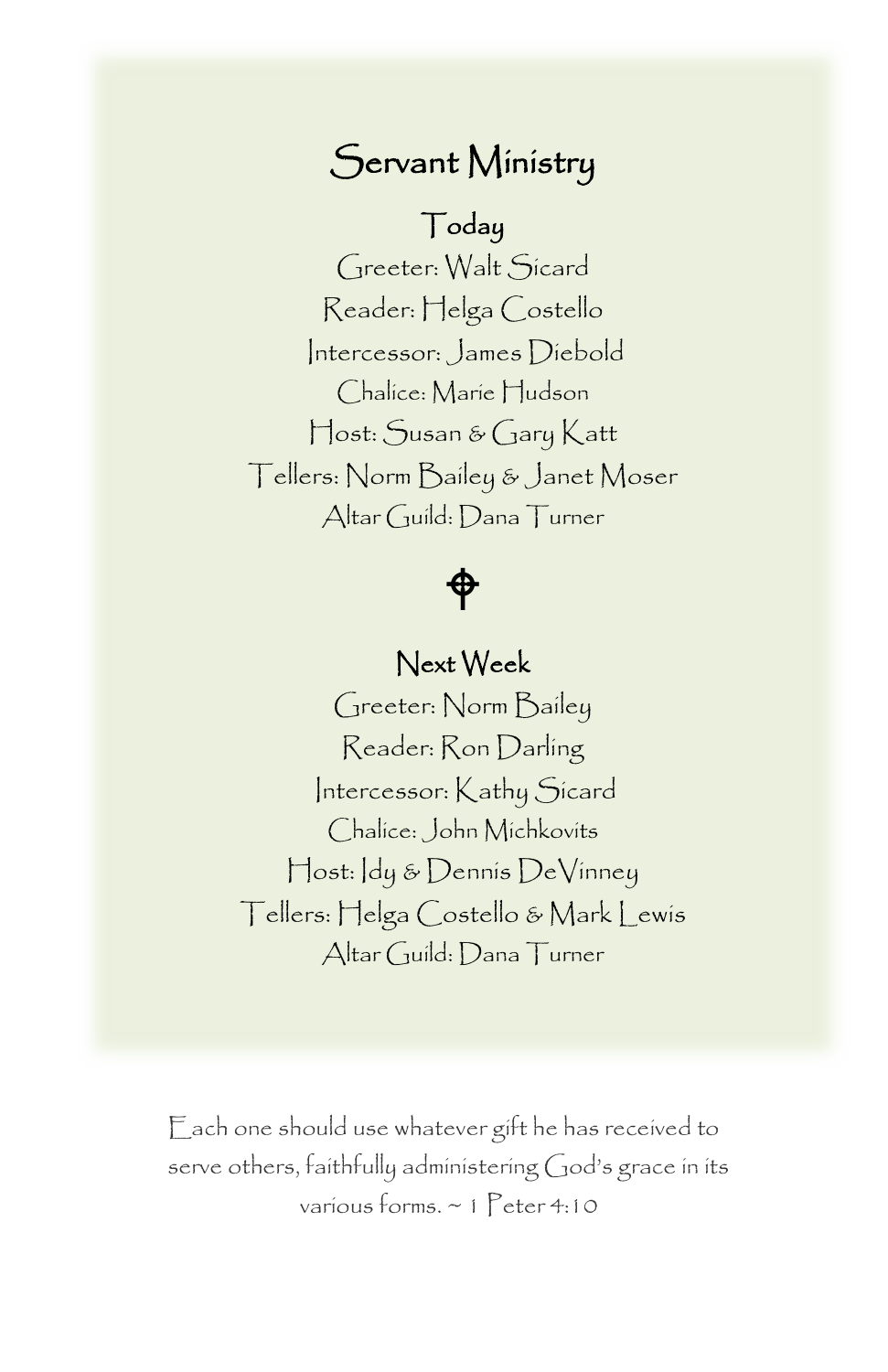## Welcome to Holy Trinity

Holy Trinity was founded in the fall of 2007. We are a small, friendly church. Our own walk with God is inspired by the picture of the Christian life that is described in the Bible.

*"They devoted themselves to the apostle's teaching and to fellowship, to the breaking of bread and to prayer. Everyone was filled with awe at the many wonders and signs performed by the apostles. All the believers were together and had everything in common. They sold property and possessions to give to anyone who had need. Every day they continued to meet together in the temple courts. They broke bread in their homes and ate together with glad and sincere hearts, praising God and enjoying the favor of all the people. And the Lord added to their number daily those who were being saved."*   $~\sim$ Acts 2:24

## Women's Bible Fellowship

 A women's bible study group will begin meeting at Holy Trinity on Tuesday mornings from 9:30 to 11:00. The first meeting date is October 2<sup>nd</sup>.



 Our next session of Alpha is just around the corner. We will meet here at Holy Trinity. The first meeting date is October 2<sup>nd</sup> at 7:00 pm.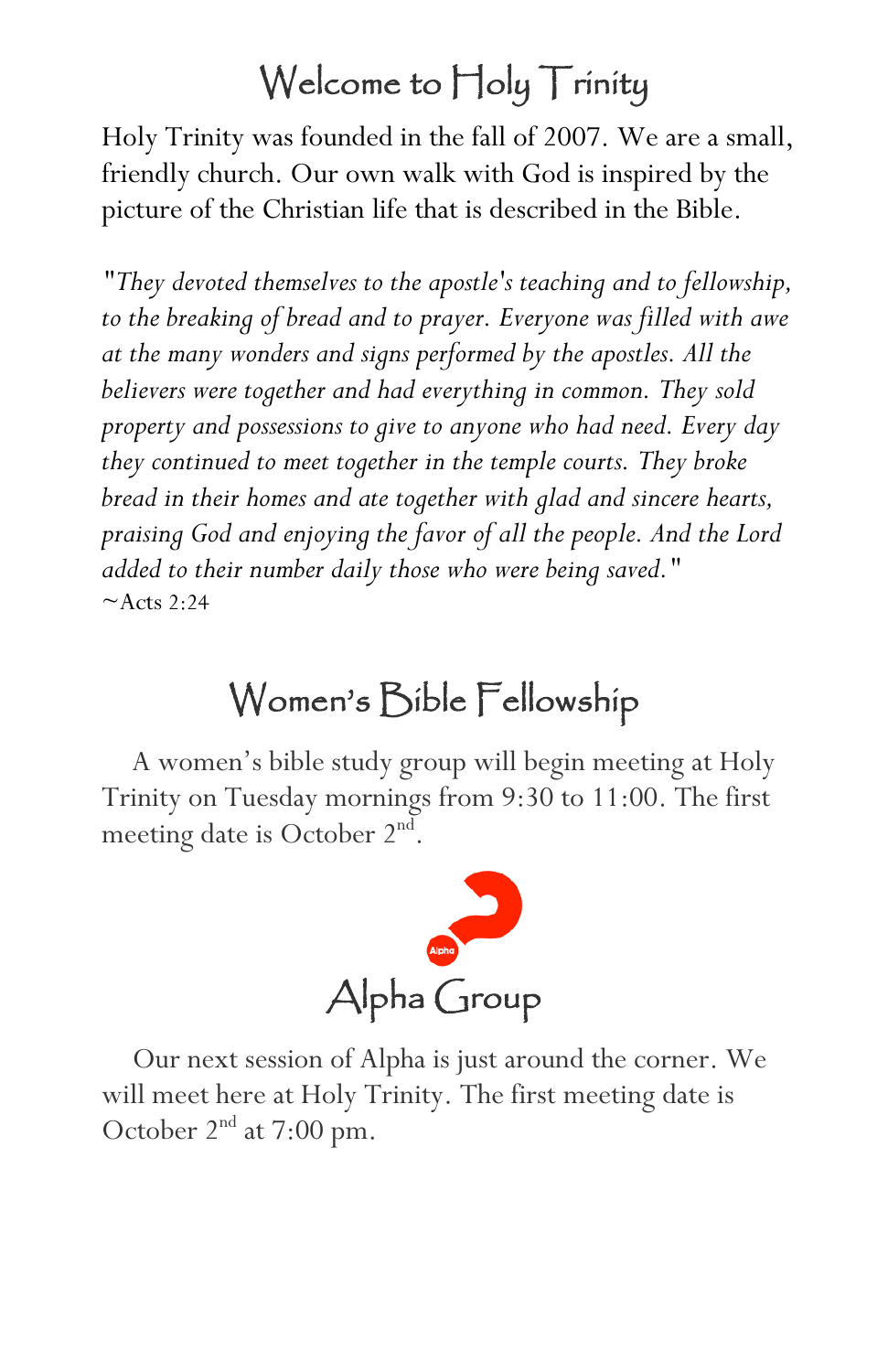|  |  |  | $\frac{1}{2}$ | $\begin{picture}(20,20) \put(0,0){\line(1,0){155}} \put(15,0){\line(1,0){155}} \put(15,0){\line(1,0){155}} \put(15,0){\line(1,0){155}} \put(15,0){\line(1,0){155}} \put(15,0){\line(1,0){155}} \put(15,0){\line(1,0){155}} \put(15,0){\line(1,0){155}} \put(15,0){\line(1,0){155}} \put(15,0){\line(1,0){155}} \put(15,0){\line(1,0){155}} \$ |
|--|--|--|---------------|-----------------------------------------------------------------------------------------------------------------------------------------------------------------------------------------------------------------------------------------------------------------------------------------------------------------------------------------------|
|  |  |  |               |                                                                                                                                                                                                                                                                                                                                               |
|  |  |  |               |                                                                                                                                                                                                                                                                                                                                               |
|  |  |  |               |                                                                                                                                                                                                                                                                                                                                               |
|  |  |  |               |                                                                                                                                                                                                                                                                                                                                               |
|  |  |  |               |                                                                                                                                                                                                                                                                                                                                               |
|  |  |  |               |                                                                                                                                                                                                                                                                                                                                               |
|  |  |  |               |                                                                                                                                                                                                                                                                                                                                               |
|  |  |  |               |                                                                                                                                                                                                                                                                                                                                               |
|  |  |  |               |                                                                                                                                                                                                                                                                                                                                               |
|  |  |  |               |                                                                                                                                                                                                                                                                                                                                               |